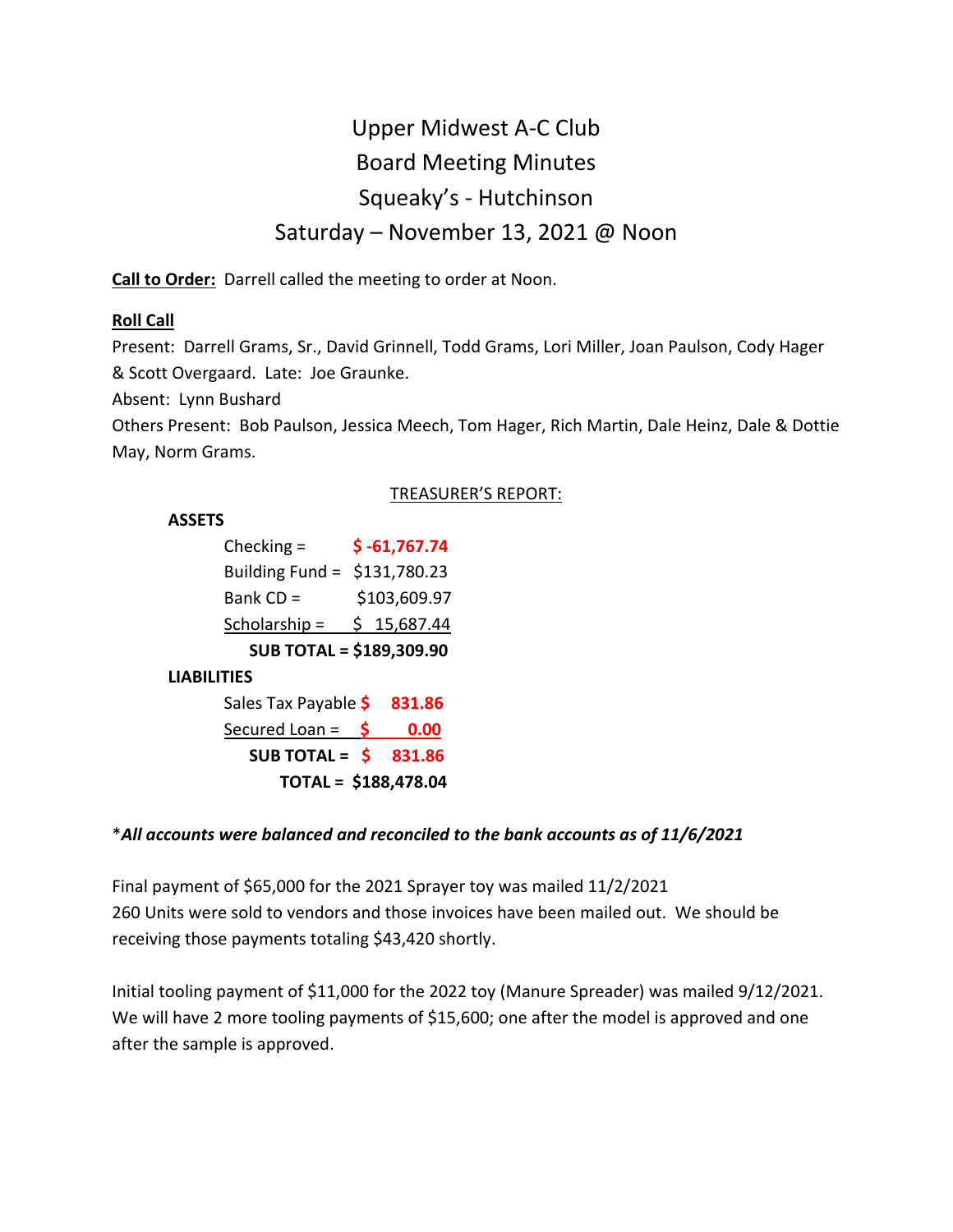Scott makes motion to approve the treasurer's report. Cody seconds. All in favor - motion carries.

Darrell points out that he received a letter from Arlene and Lynn Bushard notifying us of their resignation of all club positions effective immediately. This includes Lynn's board position and camper parking coordinator and Arlene as membership coordinator and co-chair of the nomination committee. The board accepts the resignations. Darrell points out in the past that the board would look back at a prior election and offer the position to the next highest vote getter at that election. Lori confirmed that the last election result would be Norm Grams. Cody makes a motion for the board to appoint Norm Grams to fill the remaining term of Lynn Bushard. Scott seconds the motion – All in favor – Motion carries.

#### SECRETARY'S REPORT:

Review & Approve 11/13/2021 Board Meeting Agenda. Scott makes motion to approve. Dave seconds. All in favor – motion carries. Darrell points out that parliamentary procedure does not require an agenda approval except for governmental agencies. So, Scott makes motion to eliminate the need for agenda approval going forward. Todd seconds the motion – All in favor motion carries.

Review & Approve 9/19/2021 Board Meeting Minutes. Todd makes motion to approve the Minutes from the 9/19/2021 Board Meeting Conference Call. Scott seconds the motion – All in favor – motion carries.

#### **Important upcoming dates:**

Next board meeting - January 22<sup>,</sup> 2022 at 10am - 6800 France Ave S, Edina. This is Lori's office at Southdale Office Center.

April 9, 2022 – Board Meeting – 9:00am at Squeaky's

April 9, 2022 – Spring Meeting & Elections – Hutchinson. Location still TBD Upcoming Board Meetings & Conference Calls – Need to be scheduled

Website & Facebook Updates:

We are still working on getting upcoming show features posted on the website. Dates are there but features are not. Scott will get this information over to April to add to the website.

Archives: Arlene communicated that Gloria Orbeck is unable to attend the Fall Banquet but is sending some hats with Doug Stade. One of the hats, she believes, is from a Gathering of the Orange. She would like us to put that hat into the club archives in memory of her husband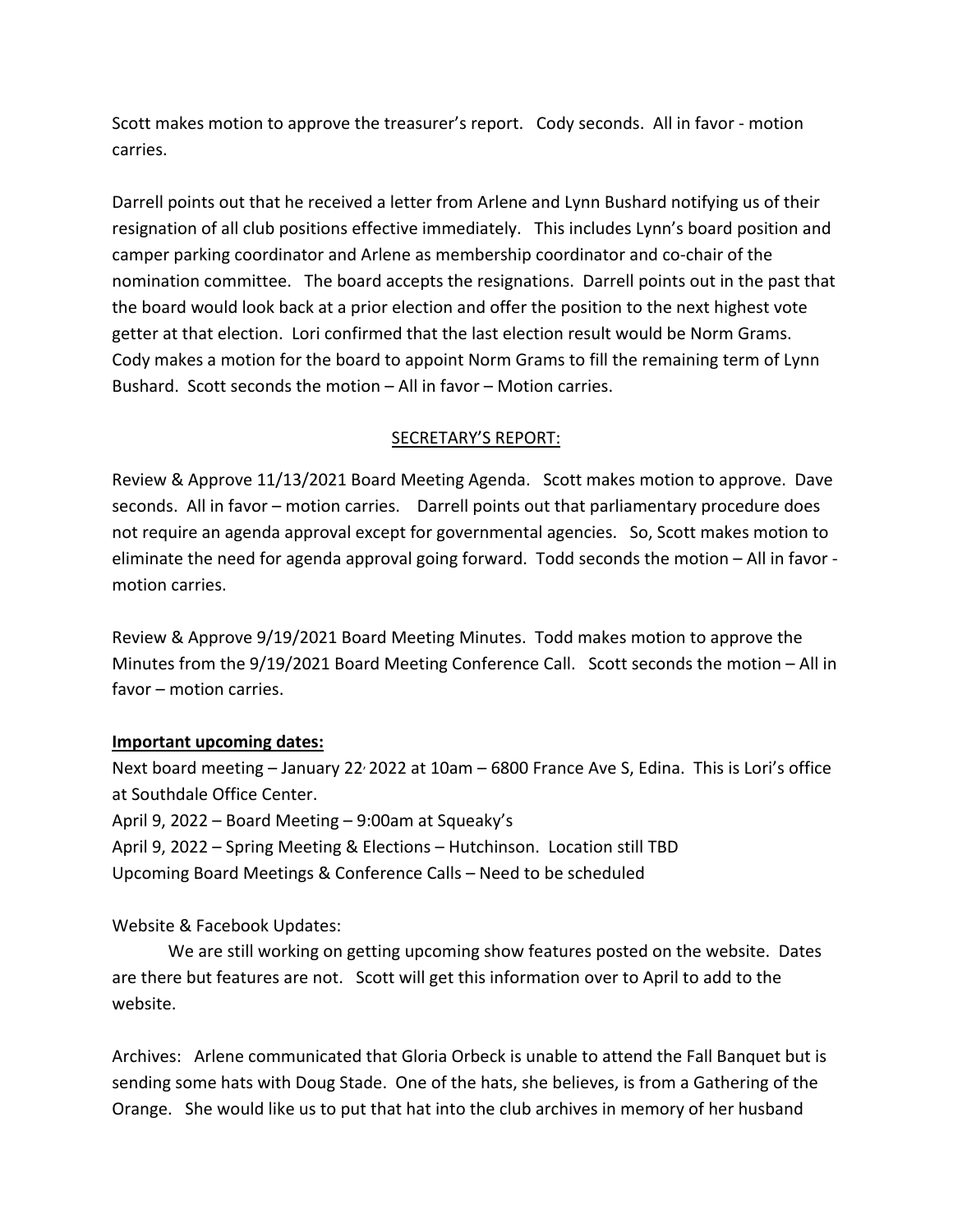Jerome Orbeck. The rest of the hats she asks that we please use as door prizes for the banquet tonight.

\* We also still need to get all of the files that are being stored at Larry Karg's. We want to make sure we keep this on the agenda as an action item.

Norm makes motion to approve the secretary's report. Cody seconds. All in favor – motion carries.

# MEMBERSHIP REPORT:

ISO: Membership Coordinator/Chairperson – Arlene submitted her resignation to Darrell via mail on this past week.

Arlene sent all of her spreadsheets and membership notes to Lori on November 12, 2021. Lori reports 428 members are on the list. 25 of those on this list are currently past due. All of the past dues were July, August and October 2021 renewals. Lori will find out from Arlene if she has sent reminders or made any calls to these people. Lori removed 2 from the list today that had expired in July of 2020.

Lori is going to research if there is a software program that can make the whole membership process simpler and more streamlined. There must be. It was also mentioned that we will need someone to take membership renewals at the show. Norm Grams said his daughter committed to getting some FFA members from Buffalo Lake to help at the show. This would be a fantastic help. We also agree that the membership forms can be set out for self service at the show and that the desk can have set hours of operation.

Membership Fee: When/Where/How will we announce the increase in membership fee? We will need to make sure all old forms are removed/destroyed. Increase rates January 1, 2022. Need to update the forms and website. Scott and Lori will work to get all forms updated and the website updated before 1/1/2022.

# PRESIDENT'S REPORT:

**2021 Show Toy** – Rich reports this has been the most trying toy that we have ever done. The shipping delays and added costs have been overwhelming but in general everyone has been understanding. We are basically sold out and have only about 12 units left. We are holding those back on purpose for breakage. These are a very fragile unit and we expect higher than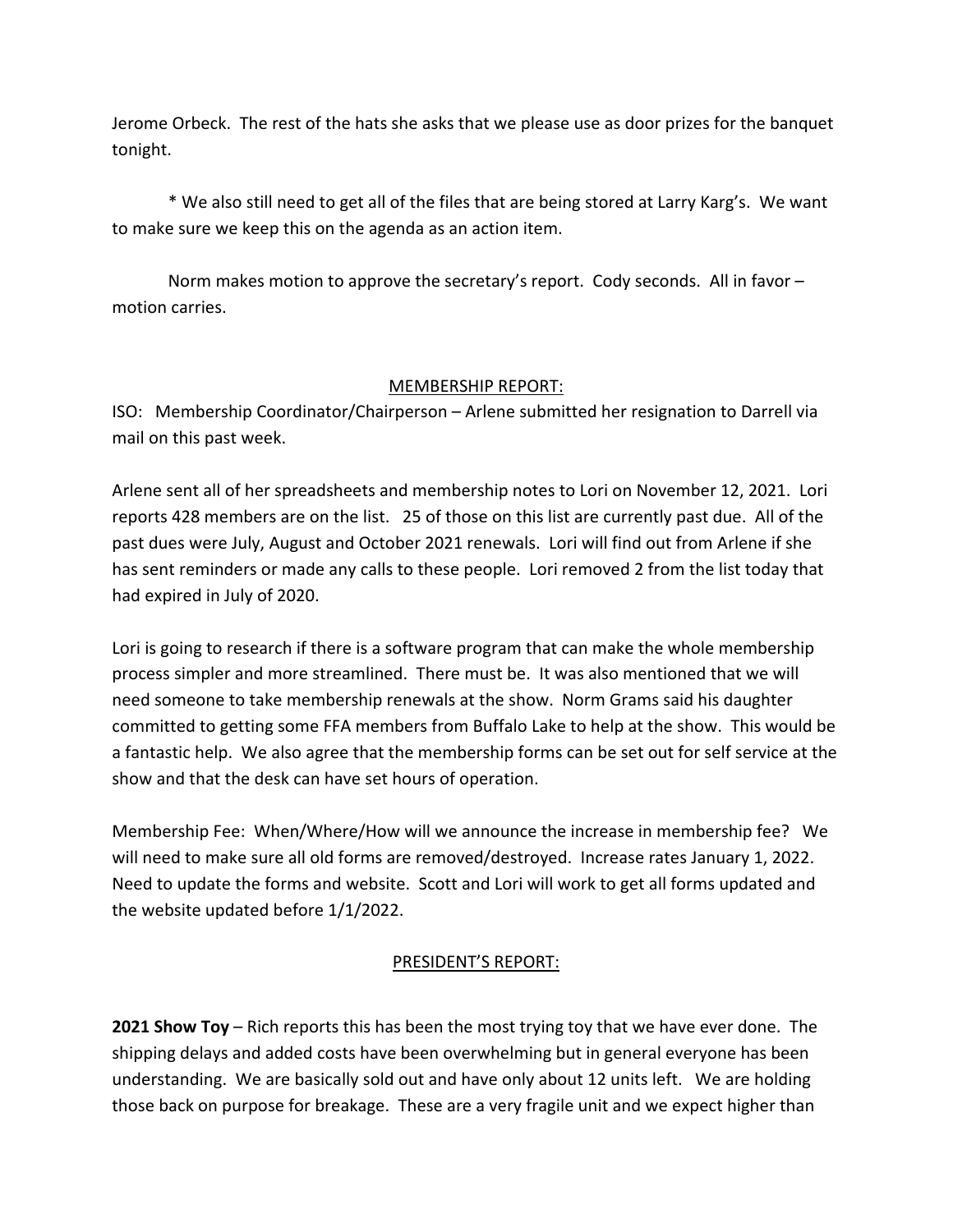normal breakage. All units have now been shipped as of last week and we have already heard from some individuals that have received them. One vendor has not paid us for his units yet and owes us \$30,000 but Rich is confident we should see that payment soon. SpecCast's phone number for people with damaged units is 1-563-875-8706 ext 3. Angel will take care of them. Do not give out Rich's information.

**2022 Show Toy** – Manure spreader. Rich said we have been told by China that our toy will be produced by June  $1<sup>st</sup>$  but we still will not get it delivered to us by our show. So, all of these orders will include shipping. Lori pointed out that the flyer that SpecCast produced was shared on our website already. Bob asked if the container expense will be around the same next year as it was last year. Rich replied that we already had to pay \$3,000 for next year's container. That payment was part of the initial tooling payment. We will be selling these toys for \$149 plus \$15 or \$20 for shipping. Our flyers will not be ready until after Christmas.

Building Site & 2022 Plans – Darrell reports that black dirt has been deposited between the auto repair shop and us and Darrell Jr and Larry Karg spread it and seeded. Darrell said it really looks nice. He also reports that the new land survey has been done and new elevations and borings were done on October 16th. They said everything looked excellent as far as the building pad and how it was constructed. This was the same guy who tested the sub soil before we peeled off all of the black dirt and repacked all of the fill.

Darrell talked to Dan Morris – the builder we had our original shed building proposal from who told him building costs have only come down slightly at this point. Darrell thinks we can apply for the building permit and start this fall but we should wait until Spring to see if building costs come down more by then. Morris will not commit to cost at this point. Dan Morris estimates \$190,000 for a 60 x 162 building. If steel goes up that number will obviously increase. Dave Grinnell reports that the China tariffs have all been removed so everything is just going to keep increasing, including steel. Darrell said we may have to reduce the size of the building to stay within our budget – or raise our budget. Scott thinks the guy up north that wants to donate equipment would need about 40 x 60 in size just to store that equipment donation.

We do have the Bank CD to add to the general bank account balance to cover toy and deficit that is currently in checking. We need to find out what the cost is to cash that out earluy and find out when it is set to renew so it doesn't renew again automatically. Everyone is in agreement that whatever we do we need to be fiscally prudent and not over-extend the club financially.

Darrell said all 3 builders he spoke to are confident that building materials will continue to come down in price. He also mentioned that we can go with traditional treated poles and save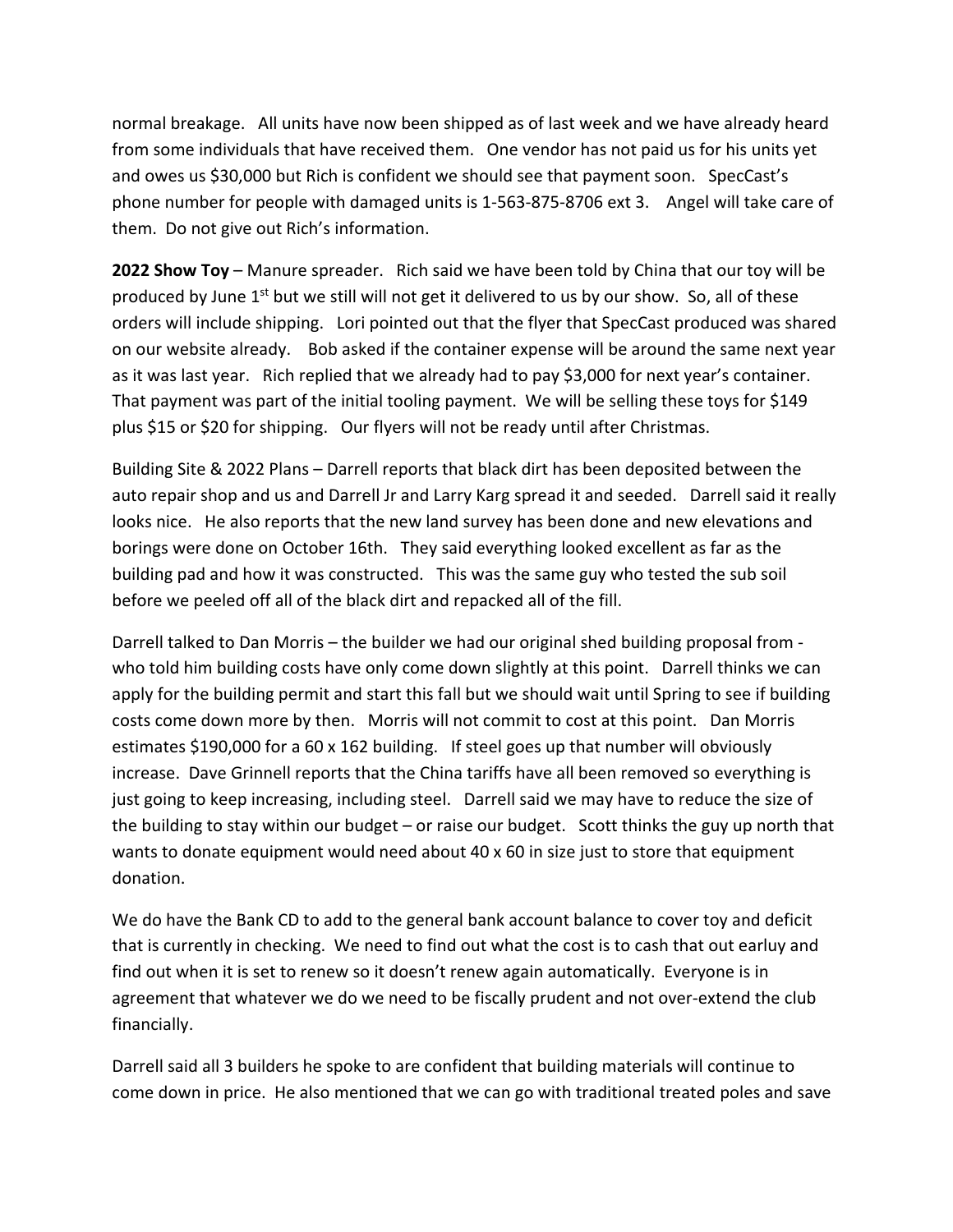\$8,000 as opposed to the poured footings we had previously discussed. We also need to be aware that in addition to the cost of the building shell that we will be responsible for asphalt, any inside finishing, electric and electric meter being run to the building. Darrell reports about \$800 in cost for the actual electric panel but the materials are currently unavailable.

Originally our banker expressed willingness to set up a mortgage on our building. Would we be opposed to that? Membership will have to approve any increase past the \$150,000 that was originally approved.

This will all be discussed tonight with the membership. We are also zoned commercial, so we have to follow those permit rules which are quite different than residential. But, everything we need for a permit is ready to go once we have engineered drawings. All drainage on the land and building site is perfect.

Show grounds wheat seeding: Done – Wheat looks great.

2022 Scholarship Auction: Dottie and Brenna are going to brain-storm for ideas for the auction tonight but it sounds like Dottie already has some really great ideas. Lori renewed the challenge for each board member to bring an item to sell at the auction.

Darrell wants everyone to think about honorary naming of scholarship for 2022. Some thoughts would be Scot Cervenka or Jim Pagel but we will wait on the naming at this point.

Other items: None

Todd makes motion to approve the President's report. Lori seconds. All in favor – motion carries.

#### COMMITTEE REPORTS:

#### **General Committees:**

**Newsletter Committee (Scott):** Fall newsletter came in a slightly different shade of orange. Jim was having trouble getting our orange. Next issue will be back to correct color. The other change will be our raffle tickets – they are printed on white paper in orange ink which is a change. Pedal raffle tickets will be on blue tickets. Dave Grinnell wrote a nice article for the next issue. Lori is working on contacting advertisers and hopes to have that done by the middle of Dec.

**Toy Committee (Rich/Darrell): Building/Land Committee (Darrell):**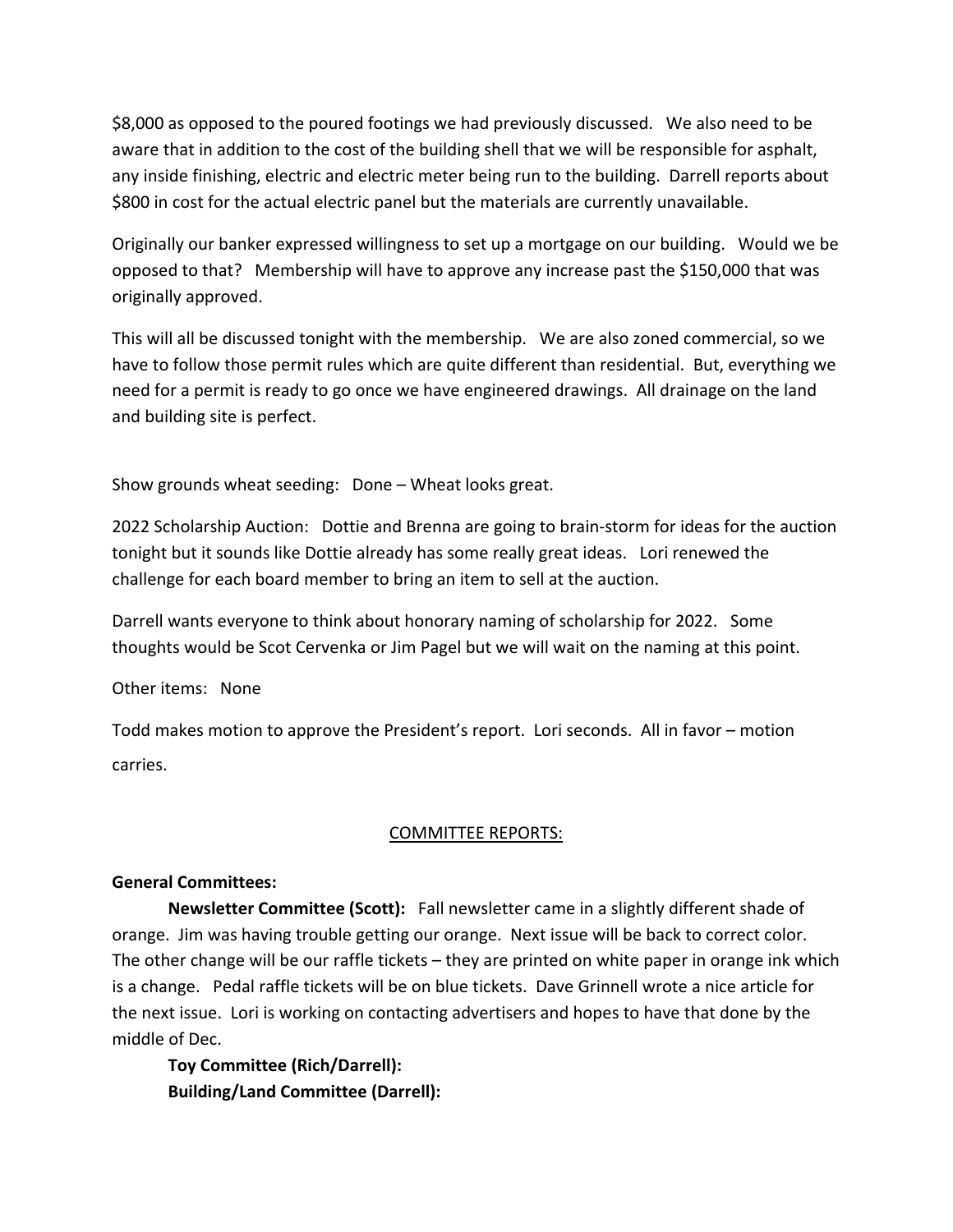**Nomination Committee (Cody/Arlene):** Cody is looking for someone to replace Arlene as co-chair of the committee.

**Scholarship Committee (Cody/Dale/Dottie):**

**Banquet Committee (Dottie):** Dottie reports that at this point, 79 people are signed up. **Other Committee Reports:**

#### **2022 Show Committees:**

**Advertising (Scott):** Scott has potential ideas from Joan. He will submit the Tourism Grant application to the Chamber of Commerce by Dec 1.

**Merchandise (Scott & Jessica):** Nothing new

**Family/Ladies/Children (Joan):** Working on article for newsletter. FFA will be doing the kids activities.

**Food Vendors (Bob):** Nothing new to report.

**Field Demo (Cody):** Wheat is seeded. Should we fertilize this fall? If we are going to do it we should do it soon. Joe waits until spring. We confirmed there will be a 200 plowing team.

**Camper Parking (Lynn):** We need to find a new parking coordinator. Arlene sent a lead for Hortmanns from Silver Lake – They are new members. Lori gave the contact information to Darrell and he said he will call them.

**Garden Tractor Display (Bobby):**

**Church/Entertainment (Bobby):**

**Tractor Registration (Brenna):**

**Toy Vendors:** Tim Holker is taking

**Golf Carts (Todd & Lori):** Nothing to report until after January. We can call the guy in Madelia too to see what they could provide.

**Raffle (Tractor & Pedal):** All looks good. Will need a pedal tractor for 2023. Cody said he would check with some Ag-Co dealers to see if they would offer to donate a portion of one for us.

**Swap Meet (Norm):** Nothing to report. Norm will be ordering a paint sprayer but said he can wait until Spring. Lots have reserved for next year already.

**Other Show Committee Reports:**

# **OLD BUSINESS -- ITEMS CARRIED FORWARD FROM PRIOR MINUTES AND AGENDAS:**

Carissa Buttjer informed us that there were 6 Scholarships awarded in 2021 out of the 10 applications. Each of the following individuals will receive \$1,000 assuming all requirements are fulfilled. These payments usually go out in February.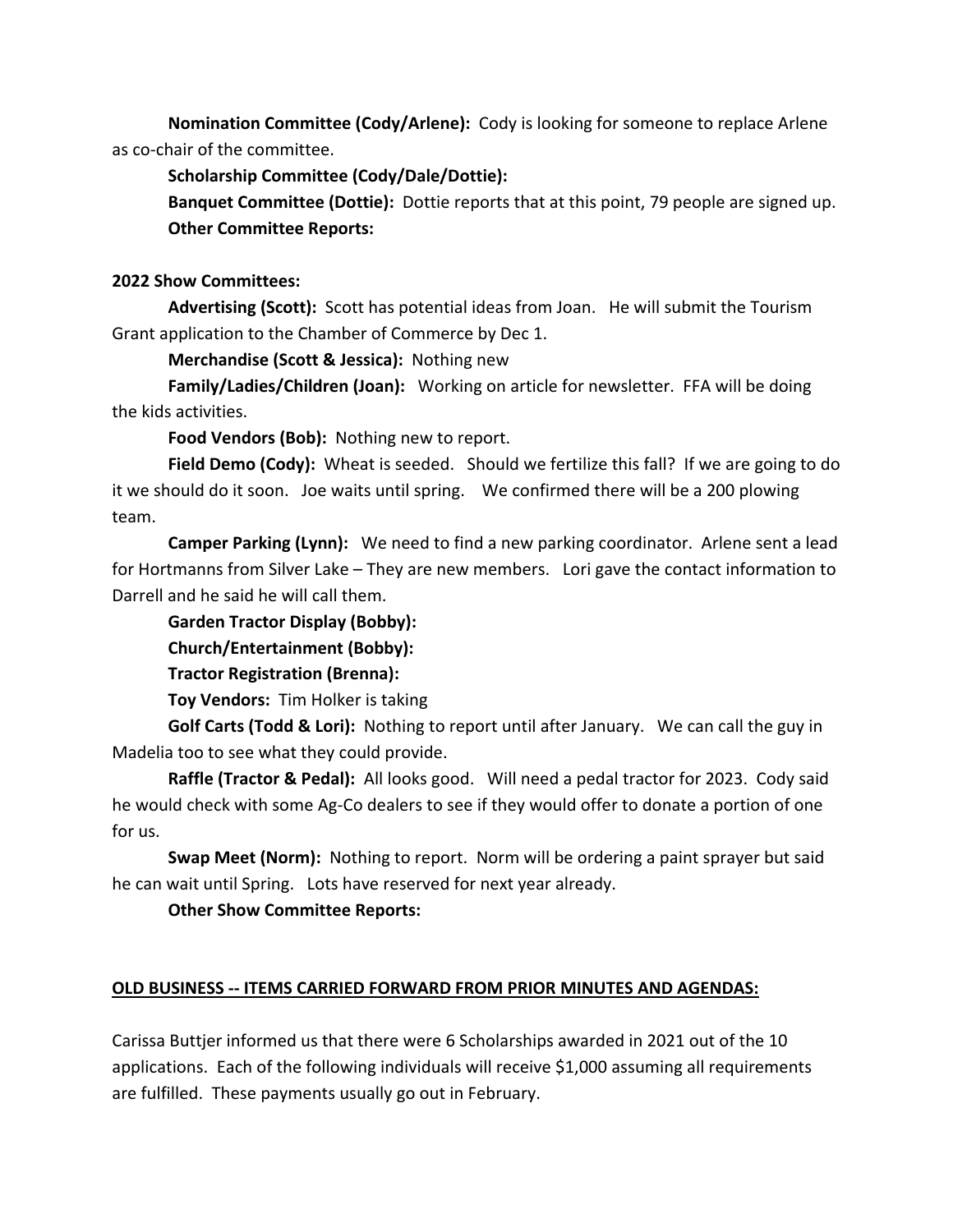# **2021 Scholarship Award Winners:**

Kimberly Bushard (Sauk Centre, MN) Theodore Carlson (Janesville, MN) Ethan Grams (Buffalo Lake, MN) Gina Huhnerkoch (Redwood Falls, MN) Kory Klouse (Rose Creek, MN) Kelsey Widlund (Manson, IA)

Trademark of Upper Midwest A-C Club name: Our trademark request for the Upper Midwest A-C Club name was posted on the October 5, 2021 to the PTO's Office Gazette. Anyone who opposed our request had 30 days from that date to file opposition or file an extension of time in which to file an opposition. As of typing this on 11/6 we had not been notified of any filed opposition so my assumption is our trademark has been approved and will proceed to registration.

Donations:

Donation of Equipment from Northern Minnesota. Scott said Wayne is still planning this donation.

Donation of the All-Crop Combine from Brad Johnson of Thief River Falls. – We need to find room for it.

Donation of Allis Chalmers running gear with a hoist from Michael Crowe. – Still a go and will most likely be here in 2022.

Donation of 1962 D-15 w/ industrial shuttle clutch from Marlow Illig. This was picked up in Lakeville and we have it now. It is being worked on now.

Donation of Mathison Family garden tractor. We will have to keep this for a few years in his memory. Scott will help Lori with details for the asset list. Darrell has the mower at his place.

Newsletter: Spring Newsletter deadline is February 1, 2021.

Reels of Film: Scott just talked to them. They ordered a new machine to scan in films but are still waiting for it. This machine will produce better quality.

Future Show Raffles/Features/Pedal:

# **2022**

Tractor Feature = 200 for the 50<sup>th</sup> Anniversary with acknowledgement to the 2035 for it's 100th year.

Garden Tractor = 616 for the 50<sup>th</sup> Anniversary Pedal Tractor = D19 Raffle Tractor = 1962 D10 **2023**